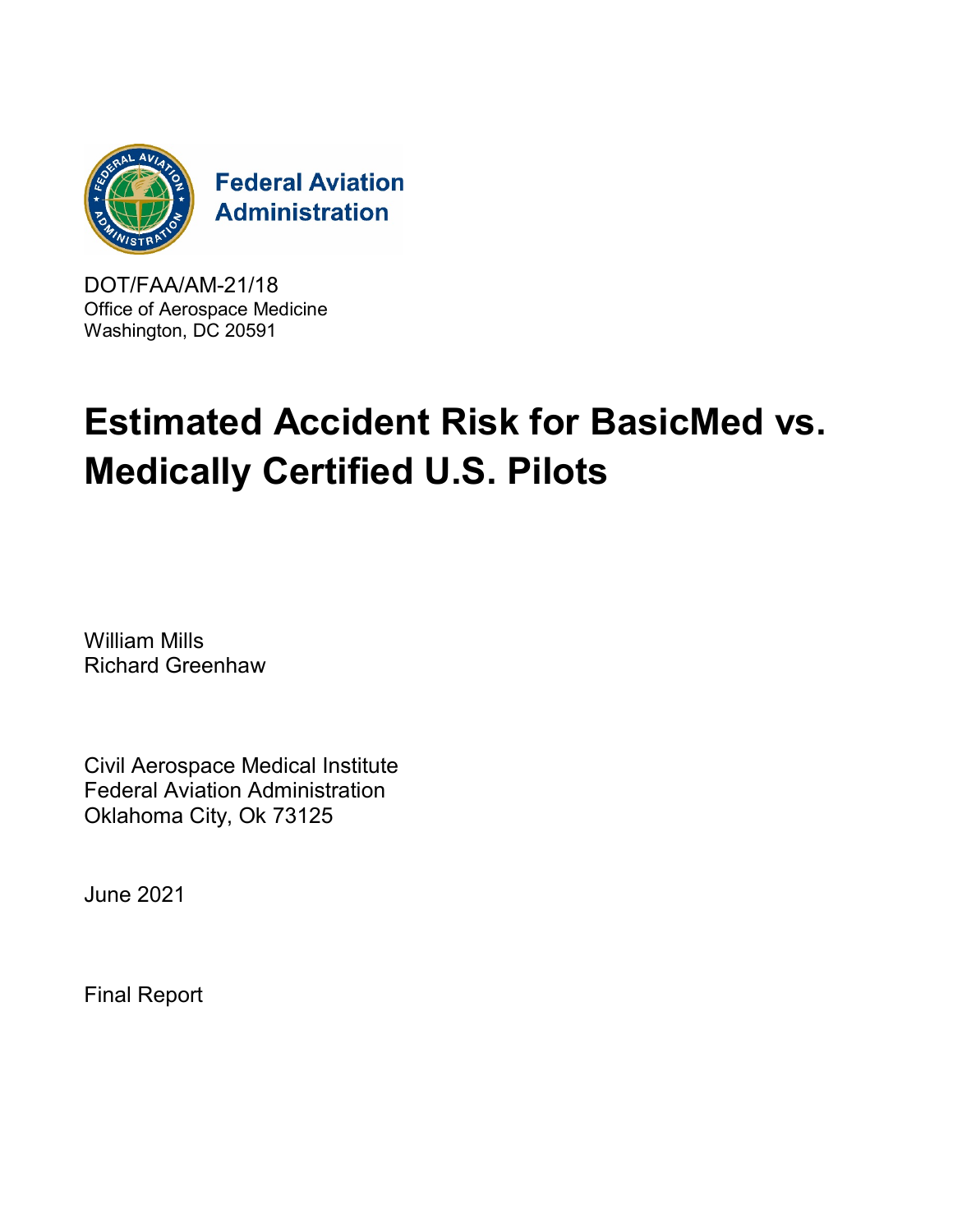### **NOTICE**

This document is disseminated under the sponsorship of the U.S. Department of Transportation in the interest of information exchange. The United States Government assumes no liability for the contents thereof.

This publication and all Office of Aerospace Medicine technical reports are available from the Civil Aerospace Medical Institute's publications website: http://www.faa.gov/go/oamtechreports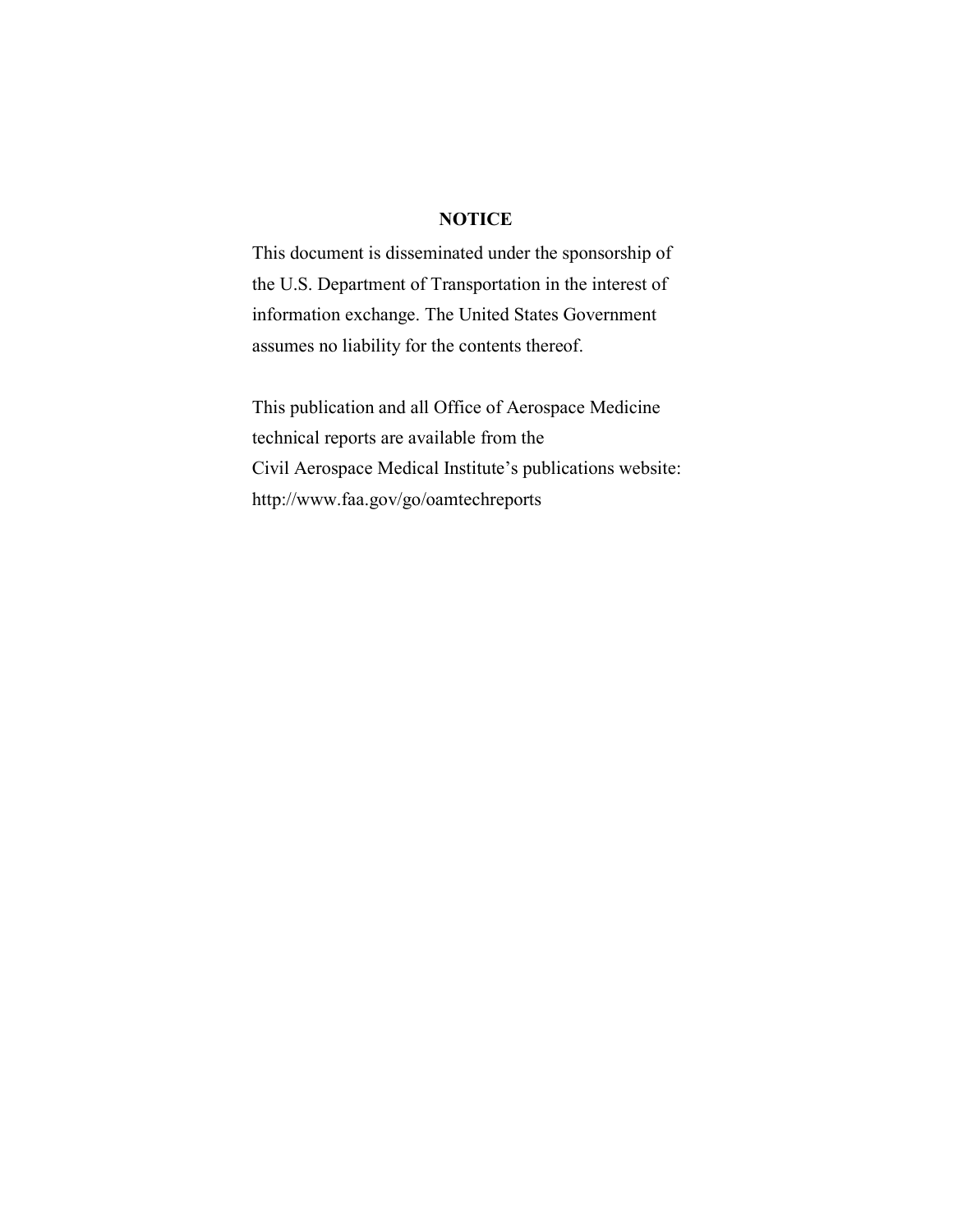#### **Technical Report Documentation Page**

| 1. Report No.<br>$DOT/FAA/AM-21/18$                                                  | 2. Government Accession No.           | 3. Recipient's Catalog No.      |  |
|--------------------------------------------------------------------------------------|---------------------------------------|---------------------------------|--|
| 4. Title and Subtitle                                                                |                                       | 5. Report Date<br>June 2021     |  |
| Estimated Accident Risk for BasicMed vs. Medically Certified U.S.<br>Pilots          |                                       | 6. Performing Organization Code |  |
| 7. Author(s)<br>William Mills, MD, Ph.D.; Richard Greenhaw, Ph.D.                    | 8. Performing Organization Report No. |                                 |  |
| 9. Performing Organization Name and Address<br>FAA Civil Aerospace Medical Institute | 10. Work Unit No. (TRAIS)             |                                 |  |
| P.O. Box 25082                                                                       |                                       | 11. Contract or Grant No.       |  |
| Oklahoma City, OK 73125                                                              |                                       |                                 |  |
| 12. Sponsoring Agency name and Address<br>Office of Aerospace Medicine               | 13. Type of Report and Period Covered |                                 |  |
| <b>Federal Aviation Administration</b>                                               |                                       |                                 |  |
| 800 Independence Ave., S.W.                                                          |                                       |                                 |  |
| Washington, DC 20591                                                                 |                                       | 14. Sponsoring Agency Code      |  |
| 15. Supplemental Notes                                                               |                                       |                                 |  |
|                                                                                      |                                       |                                 |  |

16. Abstract

**Introduction:** Safety information is lacking for the U.S. BasicMed flight rules in effect since May 1, 2017, which provide an alternative to formal aeromedical certification. The current study aims to compare the accident risk level for BasicMed pilots with third-class medically certified pilots. **Methods:** BasicMed pilots, as of December 31, 2019, and a comparison group of pilots holding thirdclass medical certificates were matched to accidents in the National Transportation Safety Board's database and to reported flight hours and other certificate data in the Federal Aviation Administration's pilot medical database. After appropriate data exclusions to optimize the validity of the analysis, the study compared 28,904 BasicMed pilots and 110,400 third-class pilots. Accident proportions, persontime rates, and estimated rates per 100,000 flight hours were calculated. Accident odds ratios (ORs) were also computed and explored.

**Results:** The estimated overall accident rate per 100,000 flight hours for the BasicMed group was 7.3 (fatal: 1.6) compared to 7.0 (fatal: 1.4) for the medically certified pilots. The fatal accident rate per 100,000 flight hours was 1.6 for the BasicMed group and 1.4 for the medically certified pilots. The differences in overall and fatal accidents were not statistically significant. No statistically significant differences were found when multiple age subgroups were compared. Also, logistic regression models adjusted for relevant confounders revealed no significantly elevated accident ORs between the BasicMed and third-class certified pilot groups overall.

**Conclusion**: This study could not detect a significant overall difference in aviation safety outcomes, such as accident rates or ORs between BasicMed pilots and pilots holding third-class medical certificates. However, given the study's limitations, generalizations should not be made that because significant differences were not detected, no differences exist. The power to test the effect of medical certification changes might be insufficient due to the number of relatively recent flight exams in the BasicMed group. The results do provide some evidence that the BasicMed rules do not otherwise select for a risky group of pilots and that further research of the issue is warranted.

| 17. Key Words                              |                                      | 18. Distribution Statement                  |                  |           |
|--------------------------------------------|--------------------------------------|---------------------------------------------|------------------|-----------|
| Aerospace Medicine, safety, accident rate, |                                      | Document is available to the public through |                  |           |
| aeromedical certification,                 |                                      | the Internet:                               |                  |           |
|                                            |                                      | http://www.faa.gov/go/oamtechreports/       |                  |           |
| 19. Security Classif. (of this report)     | 20. Security Classif. (of this page) |                                             | 21. No. of Pages | 22. Price |
| Unclassified                               | Unclassified                         |                                             |                  |           |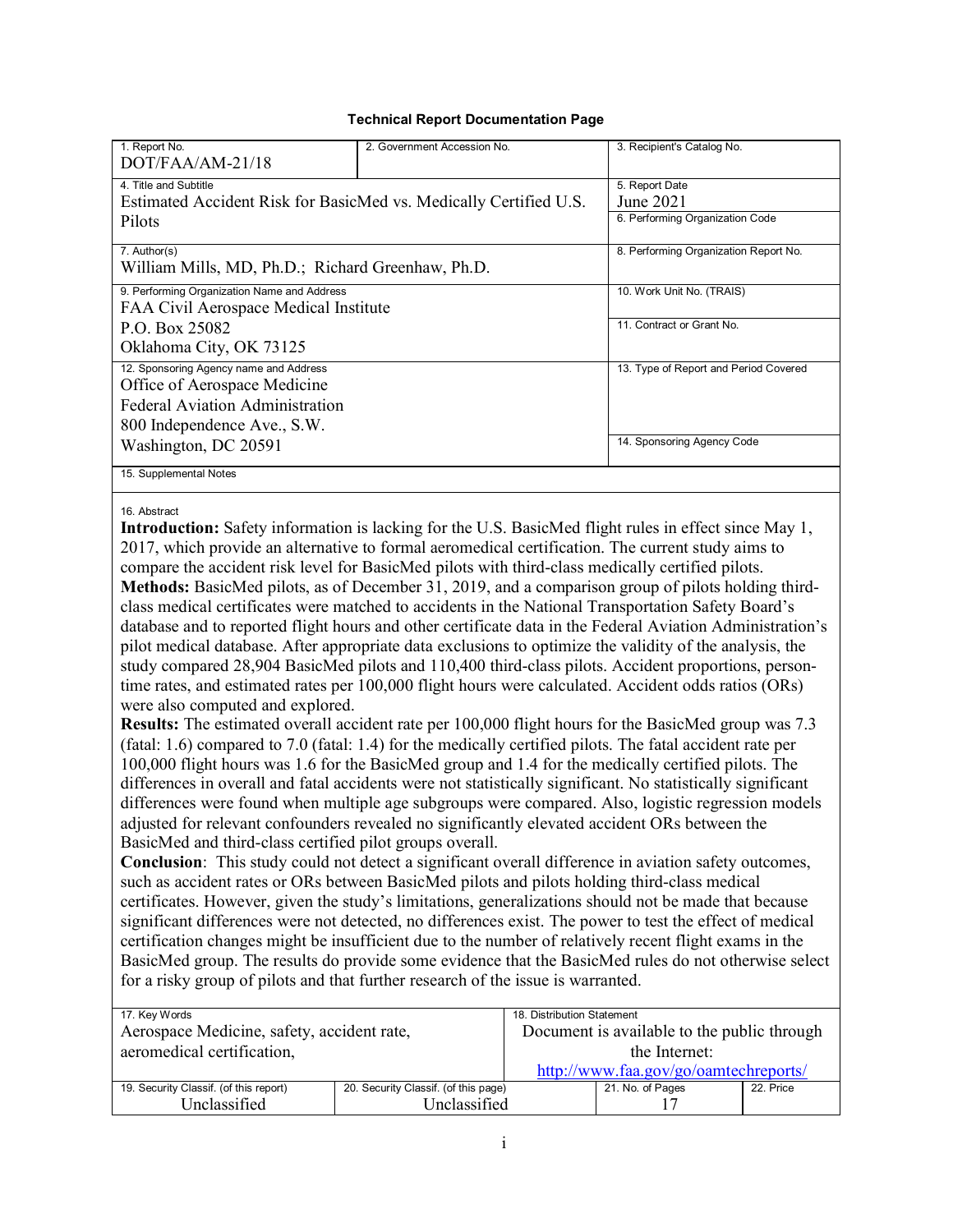## **ACKNOWLEDGMENTS**

The literature review reported in this Technical Report was conducted under the guidance of the Aerospace Medical Research Division (AAM-600) of the FAA Civil Aerospace Medical Institute. This work was performed in fulfillment of Project 2017-AAM-631-MED-10125 sponsored by the FAA's Office of Aerospace Medicine.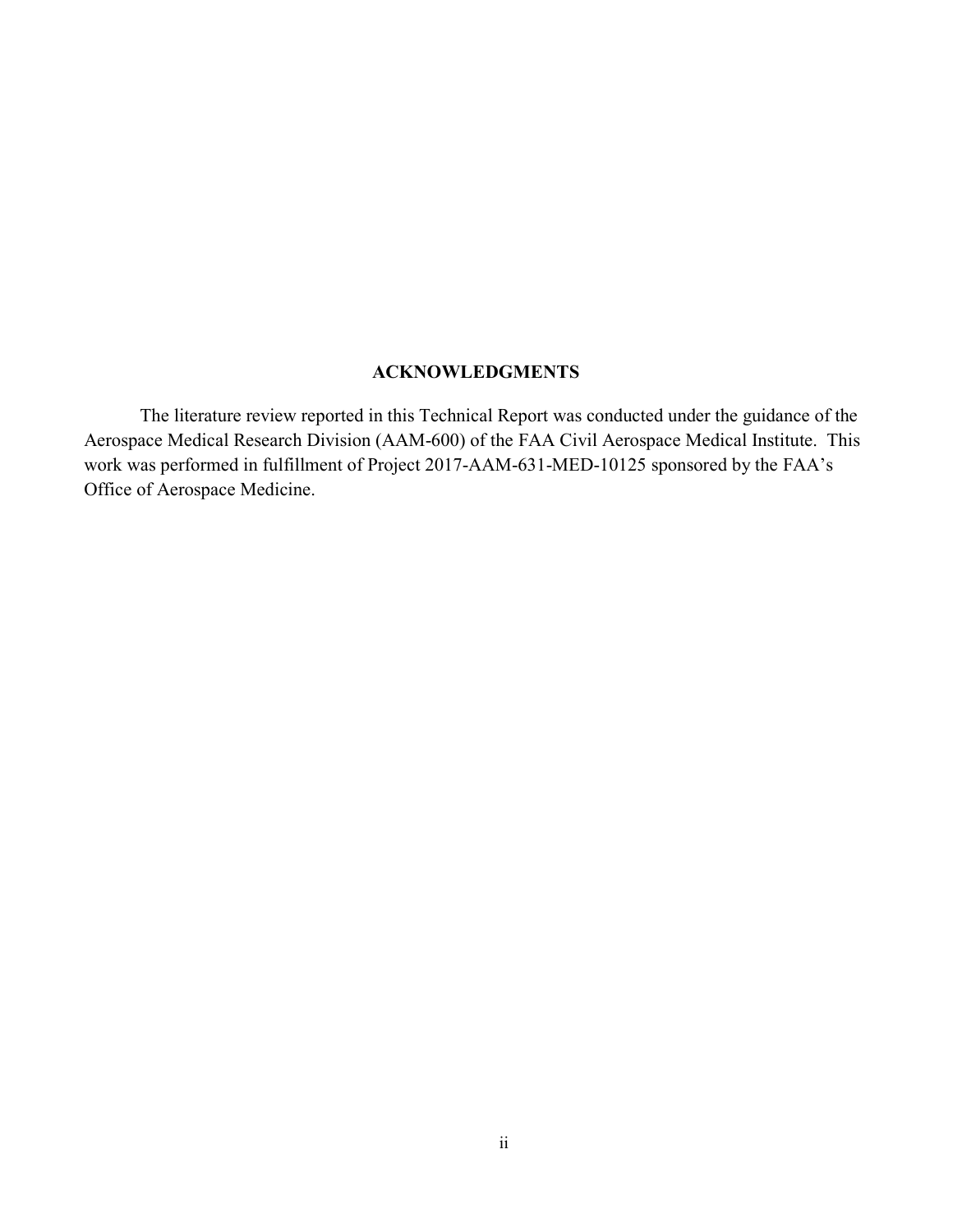| Table 2: Calculated Accident Proportions (per 1000), Person-Year Rates (per 1000), and |
|----------------------------------------------------------------------------------------|
|                                                                                        |
|                                                                                        |
|                                                                                        |
|                                                                                        |
|                                                                                        |
|                                                                                        |

## **CONTENTS**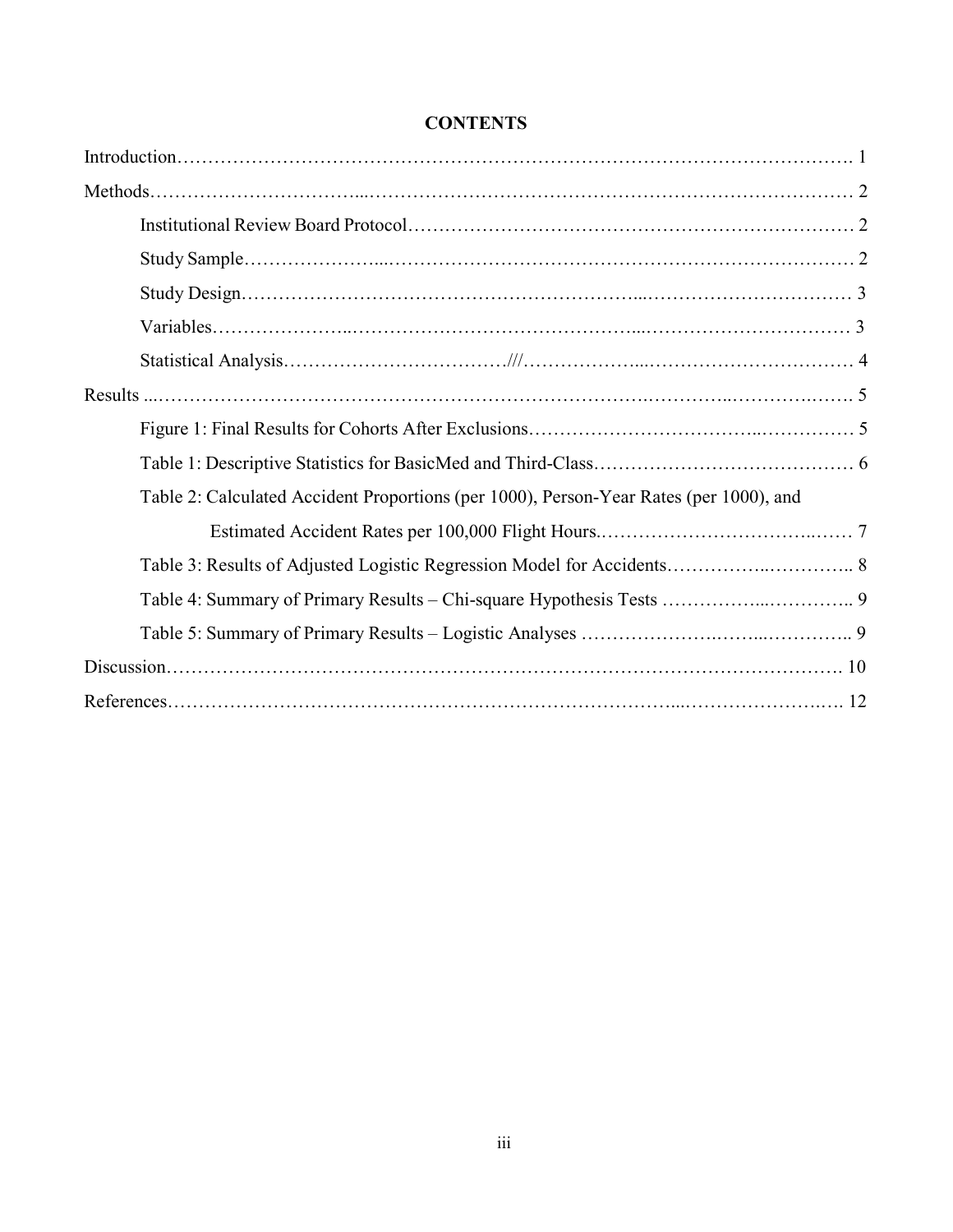#### **INTRODUCTION**

Recently, several countries have permitted increased flying privileges without the requirement for formal aeromedical certification. The latest example of this in the U.S. is with the BasicMed flight rules. The U.S. Congress mandated these rules in Section 2307 of the Federal Aviation Administration (FAA) Extension, Safety, and Security Act of 2016 (Pubic Law 114-190) enacted on July 15, 2016. The provisions of this law provide an alternative to the third-class medical certificate and allow most pilots to fly a wide assortment of general aviation (GA) aircraft without holding a medical certificate, provided they meet specific eligibility requirements. The FAA issued regulations implementing this legislation that became effective on May 1, 2017 (Alternative Pilot Physical Examination and Education Requirements, 2017). BasicMed pilots are limited to aircraft authorized under federal law to carry not more than six occupants with a maximum certificated takeoff weight of not more than 6,000 pounds. The aircraft may operate under visual flight rules or instrument flight rules, within the U.S., at lower than 18,000 feet altitude, not exceeding 250 knots, and may not be operated for compensation or hire.

Searches of the PubMed index for "BasicMed" and use of the search engine Google to search for "third class medical reform" returned no published studies that objectively addressed the safety impact of the BasicMed rule changes. There appear to be no published, peer-reviewed studies evaluating the overall safety effect of the BasicMed alternative certification pathway. However, we found two studies that address another alternative pathway for light sport aircraft (LSA) with reported safety measures. Ricaurte et al. (2016) compared the autopsy findings of pilots fatally injured in aircraft accidents who possessed valid third-class medical certificates with pilots flying legally without a valid medical certificate (i.e., sport pilots). The study considered autopsy findings as surrogate measures of safety risk and found evidence of more severe preexisting disease in the medically uncertified pilots by a value of 59% for sport pilots compared to 25% for third-class pilots ( $p < .01$ ). Also, Mills and DeJohn (2016) calculated accident rates in LSA compared to GA aircraft and found a much higher risk in the LSA group: 29.8 accidents per 100,000 flight hours for LSA aircraft versus 12.7 accidents per 100,000 flight hours for GA aircraft ( $p < .01$ ). This was intended to be another indirect measure of medically uncertified pilots since they would only be legally flying the LSA. Both of these studies were significantly limited by their inability to address possible confounding variables. However, they were intended to reflect on sport pilot accident risk—the comparative safety for pilots with a third-class medical certificate versus pilots with an alternative certification pathway. Despite their limitations, these studies provide evidence of the possibility of significantly higher accident risk in flight due to alternative certification conditions.

There has been much interest in the aviation community as to how BasicMed affects aviation safety. Congress also legislatively mandated the FAA and the National Transportation Safety Board (NTSB) prepare a report before the five-year point of the BasicMed rule changes, with details regarding BasicMed's impact on aviation safety in the National Airspace System (FAA Extension Safety and Security Act, 2016). The purpose of the current study is to answer this specific question: is the risk of accidents higher for BasicMed pilots than for third-class medically certified pilots? The null hypothesis is that BasicMed pilots and third-class medically certified pilots have an equivalent risk for both "all accidents" and "only fatal accidents" categories using accident proportions, person-year accident rates, and accident rates per 100,000 flight hours. The alternative hypothesis is that the BasicMed's pilots' proportions/rates of accidents are different from those of the third-class medically certified pilots'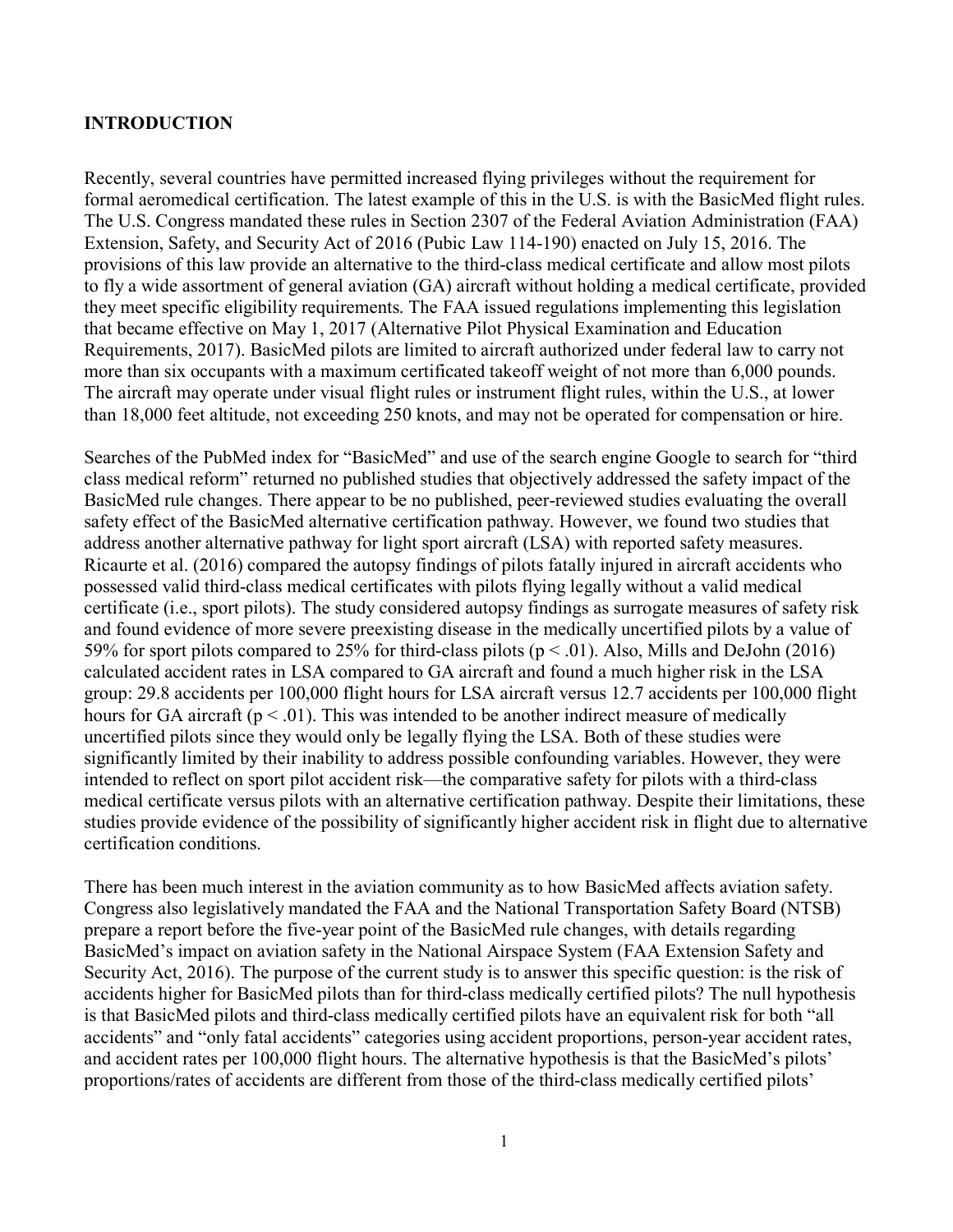proportions/rates of accidents. We also compared accident characteristics and probable causes BasicMed pilots and third-class medically certified pilots to add context to the results.

## **METHODS**

## **Institutional Review Board Protocol**

The FAA's Institutional Review Board (protocol #19032) approved this study in advance.

## **Study Sample**

Pilots who wish to fly under the BasicMed rules must undergo a physical exam by a community physician and complete an online education course. The online course collects information regarding the physical exam and transmits the course and physical exam data to the FAA's Airman Certification Database (FAA, 2020a). A list of all pilots in the Airman Certification Database with BasicMed entries from May 1, 2017, through December 31, 2019, was obtained via the FAA's Aviation Safety Information Analysis and Sharing System. This date range covered the 32 months that BasicMed operations were in effect.

The FAA maintains pilot medical data in the Office of Aerospace Medicine's Document Imaging Workflow System (DIWS) (FAA, 2020b). The list of BasicMed pilots was matched to DIWS and included information regarding most recent exam dates, expiration dates, certificate class, certificate issuance, gender, reported total and previous six-month flight hours, body mass index, date of birth (DOB), and special issuance status. The same data were obtained for all non-BasicMed pilots applying for a third-class medical certificate since May 1, 2017, for comparison.

The NTSB investigates U.S. aviation accidents and maintains an extensive database of their findings (NTSB, n.d.). The files of BasicMed pilots and comparison pilots were matched to the NTSB database as of April 1, 2020. As of December 31, 2019, accidents would likely be captured with only rare exceptions, and the proportion of any unmatched accidents would likely be similar for the BasicMed and medically certified pilots. The NTSB number, accident date, fatality status, and accident characteristics such as light condition, basic weather condition, homebuilt status, type of flying, presence of a second pilot, and phase of flight were extracted from the NTSB database for all relevant accidents. Probable and contributory causes were also extracted for the accidents with available final reports.

Exclusion criteria for the primary analysis included the following:

- BasicMed pilots were limited to those with their last FAA exam more recent than April 30, 2012. This criterion was imposed to improve the reliability of the flight times reported by the BasicMed pilots at their last FAA exam by limiting this interval to five years before BasicMed implementation, which is the same range as the longest medical certificate validity interval.
- All pilots were limited to those with issued third-class certificates at their last FAA exam. Firstand second-class exams have large reported flight times associated with commercial flying, which has a much lower accident risk. However, most of their accidents occur during personal GA flying. There is no way to estimate the flight hours associated with personal flying for these pilots.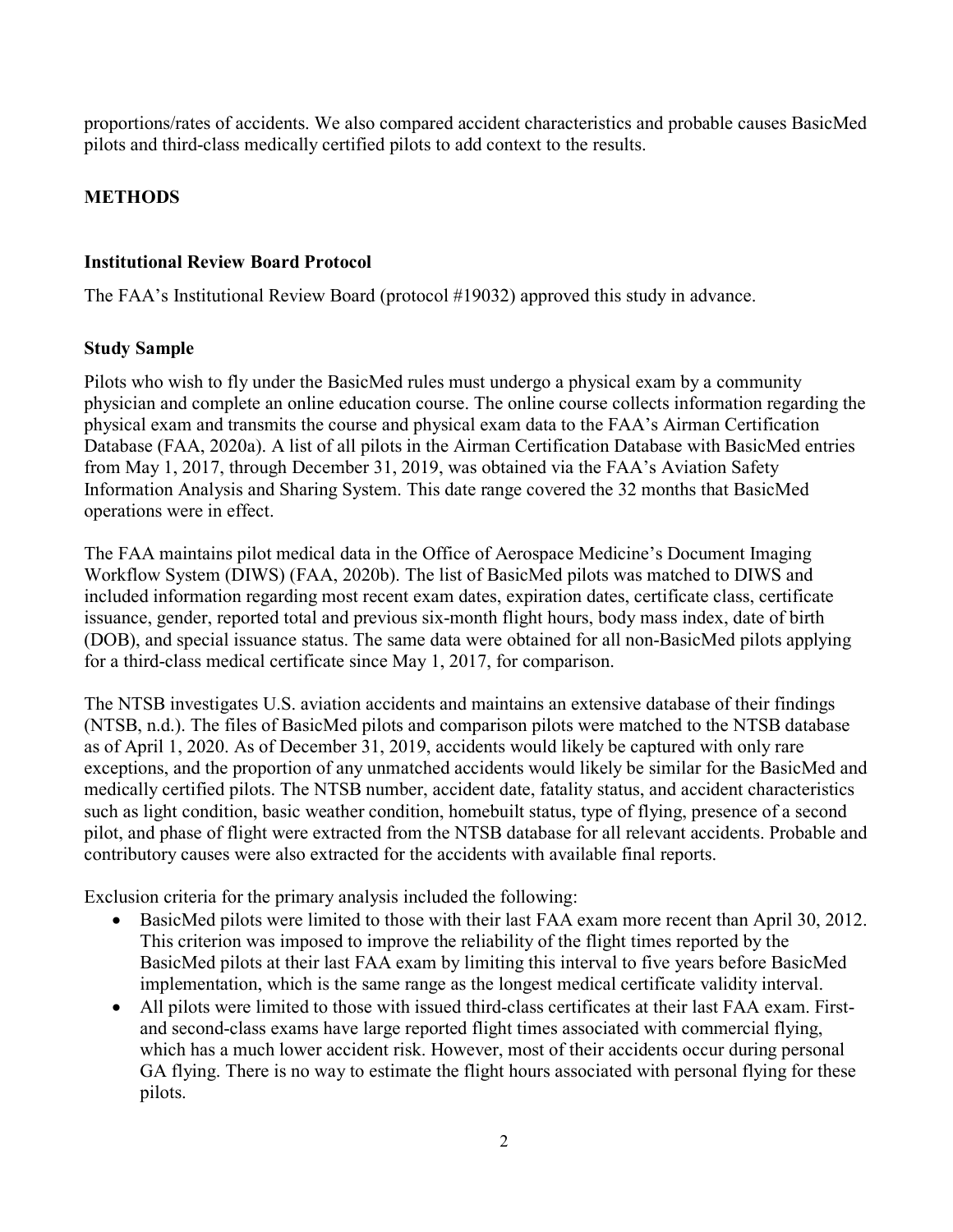- All exams were limited to no more than 40,000 reported total flight hours and no more than 600 estimated annual flight hours. These outliers are almost always erroneous, and even a small number could distort the analysis.
- All pilots were limited to estimated annual flight hours greater than zero. There are accidents associated with these exams, but the actual flight hours are entirely unknown, and inclusion would falsely elevate the calculated accident rates.
- Pilots with a BasicMed date also holding a valid medical certificate were excluded from both groups.

## **Study Design**

The authors conducted a retrospective cohort analysis of BasicMed pilots versus pilots with third-class medical certificates. The study period was from the BasicMed program initiation date (i.e., May 1, 2017) through December 31, 2019. Before applying the exclusion criteria, the BasicMed cohort consisted of all pilots who qualified to operate under BasicMed rules any time from May 1, 2017, through December 31, 2019. The third-class medically certified cohort consisted of anyone issued a third-class medical certificate from May 1, 2017, through December 31, 2019, before applying the exclusion criteria. The only censoring within these cohorts occurred due to death in a fatal aviation accident, as reported in the NTSB database. Pilots involved in nonfatal aviation accidents were not censored.

## **Variables**

Dependent Variables

- Accident occurrence: This assessed whether an accident occurred during the study period (NTSB, n.d.).
- Fatal accident occurrence: This assessed whether a fatal accident occurred during the study period (NTSB, n.d.).
- Accident proportion: This measured the proportion of accidents for the group in question. We derived accident proportion from the number of accidents (NTSB, n.d.) for pilots in the group in question divided by the number of pilots in the group in question.
- Fatal accident proportion: This measured the proportion of fatal accidents (NTSB, n.d.) for the group in question. We derived the fatal accident proportion from the number of fatal accidents for pilots in the group in question divided by the number of pilots in the group.
- Person-year accident rate: This was an assessment of the rate of accidents per total time contributed by the group in question. We derived the person-year accident rate from the number of accidents (NTSB, n.d.) for pilots in the group in question divided by the total time contributed by the group in question.
- Person-year fatal accident rate: This was an assessment of the rate of fatal accidents per total time contributed by the group in question. We derived the person-year fatal accident rate from the number of fatal accidents (NTSB, n.d.) for pilots in the group in question divided by the total time contributed by the group in question.
- Flight time accident rate: This was a measure of the rate of accidents per 100,000 hours of flight. We derived flight time accident rate from the number of accidents (NTSB, n.d.) for pilots in the group in question divided by the total estimated flight hours contributed by the group in question.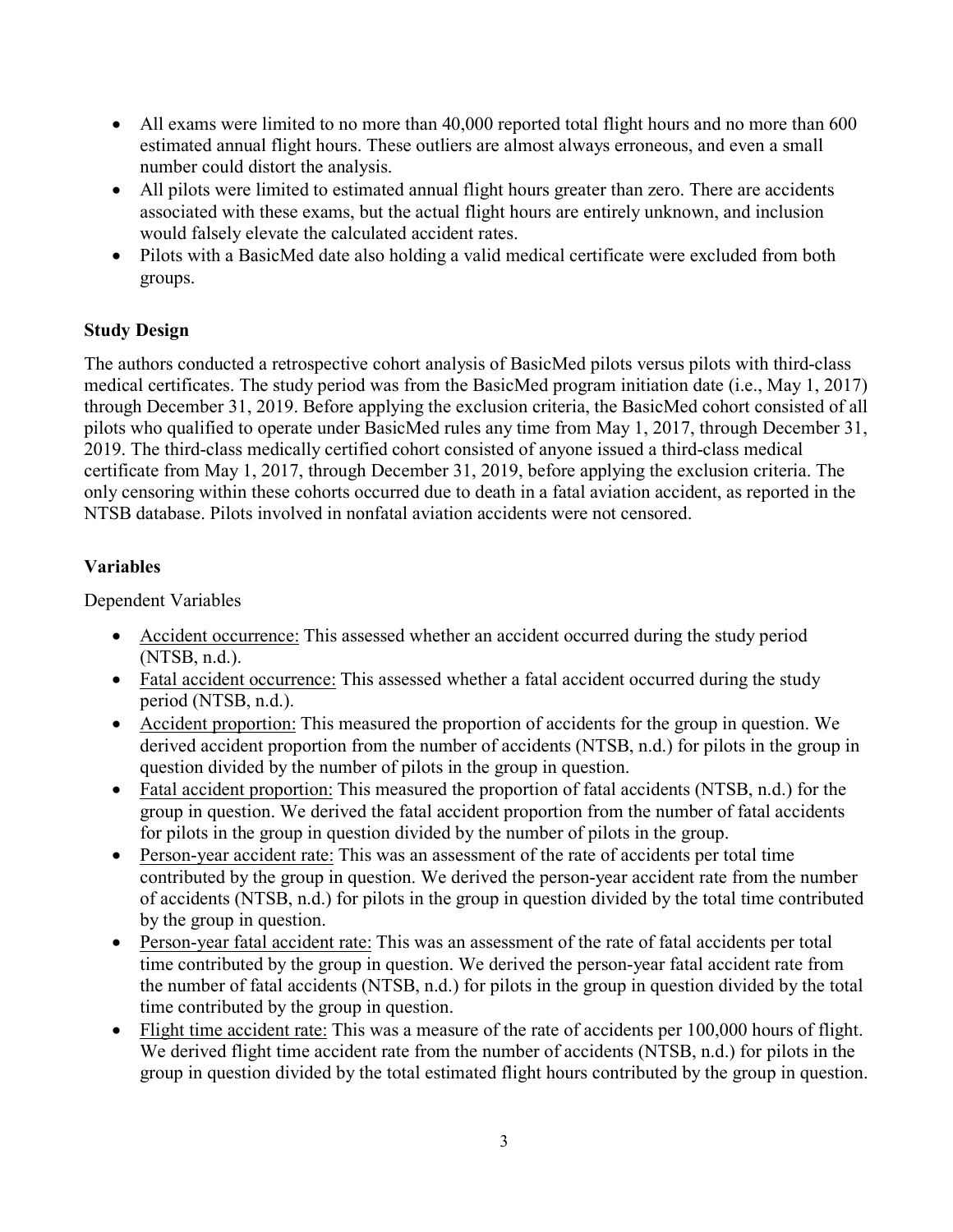Previous studies have used this source of flight time data with reasonable results (Broach et al., 2003; Kay et al., 1994; Mills et al., 2018).

- Flight time fatal accident rate: This was a measure of the rate of fatal accidents per 100,000 hours of flight. We derived the flight time fatal accident rate from the number of fatal accidents (NTSB, n.d.) for pilots in the group in question divided by the total estimated flight hours contributed by the group in question.
- Accident characteristics: We recorded accident characteristics, including light conditions, basic weather conditions, homebuilt status, type of flying, presence of a second pilot, phase of flight, and probable cause (if available) (NTSB, n.d.).

Independent Variable

• BasicMed status: We recorded whether the pilot was BasicMed or third-class medically certified according to the Airman Certification Database (FAA, 2020a) and the DIWS Database (FAA, 2020b).

## Covariates

- Age: We recorded pilot age in years as of December 31, 2019, according to the pilot's DOB in the DIWS Database (FAA, 2020b).
- Gender: We recorded the pilot's gender as noted in the DIWS database (FAA, 2020b).
- Total flight time: We recorded the total flight time as of the pilot's last medical exam according to the DIWS database (FAA, 2020b).
- Special issuance: We noted special issuance status per the pilot's last medical exam according to the DIWS database (FAA, 2020b).
- Estimated flight hours: We estimated total flight hours for the group in question derived by first estimating annual flight time based on six months of flight time reported on each pilot's previous two medical exams (if only one exam was available, we recorded the single exam twice). We calculated estimated flight hours by multiplying total time in years by estimated annual flight time hours.

## **Statistical Analysis**

### Tests for Descriptive Statistics

The calculated proportions, person-time accidents rates, and estimated accident rates per 100,000 flight hours in pilot groups of interest were compared for statistically significant differences using the chisquare test except where a count was less than five. In these cases, we used Fischer's exact test. Chisquare tests and medians tests were used to compare descriptive parameters for statistically significant differences.

### Logistic Regression Tests

Logistic regression models were used to determine odds ratios (ORs) for the association of BasicMed status with aircraft accidents. The outcome variable was the occurrence of an aircraft accident; the predictor variables included age, gender, total flight time, special issuance status, and hours of flight exposure in addition to BasicMed status. Because a unit size of one for the quantitative predictor variables would result in minuscule ORs, a unit size of 10 years was used for age, 100 hours for flight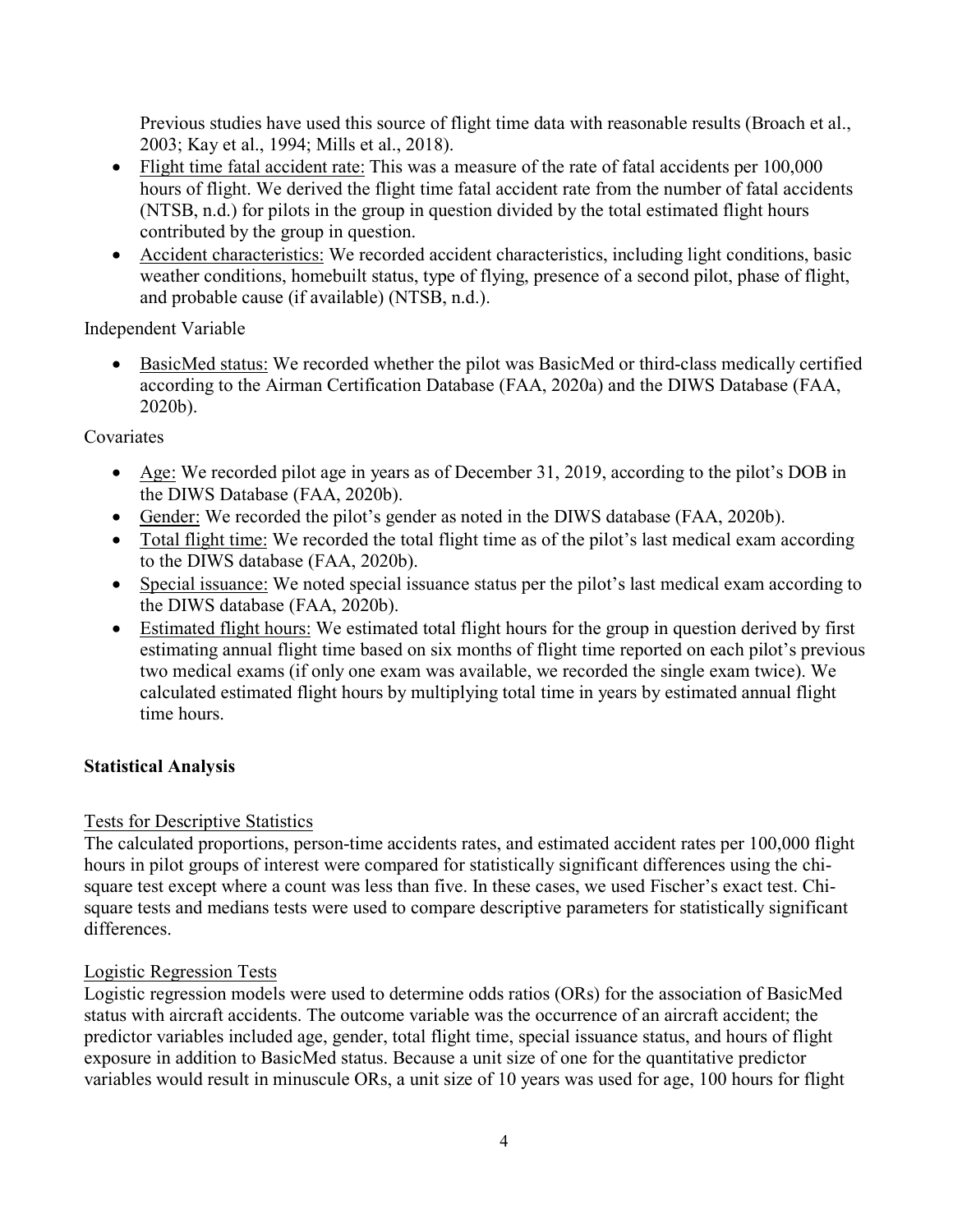hours exposure, and 100 hours for reported total flight time to scale the ORs to an understandable, practical level.

Descriptive statistics, logistic regression, and chi-square testing were performed using IBM SPSS Statistics for Windows, Version 21.0. (Armonk, NY: IBM Corp.) and replicated using Mathematica Version 11.1 (Champaign, IL: Wolfram Research). A statistical significance level of  $\alpha = .05$  was used. Power calculations were carried out with G\*Power Version 3.1 (Kiel, DE: Franz Faul Univ.).

## **RESULTS**

Figure 1 provides details of the process used to select the final BasicMed and third-class medical exam cohorts based on the exclusions described in the Methods section. The final BasicMed cohort consisted of 28,906 exams, while the final third-class cohort consisted of 110,400 exams.

**Figure 1.** *Final Results for Cohorts After Exclusions*



Table 1 presents the descriptive statistics for the pilots used in the primary analysis. The BasicMed characteristics of this sample are similar to the whole BasicMed population described in the Introduction.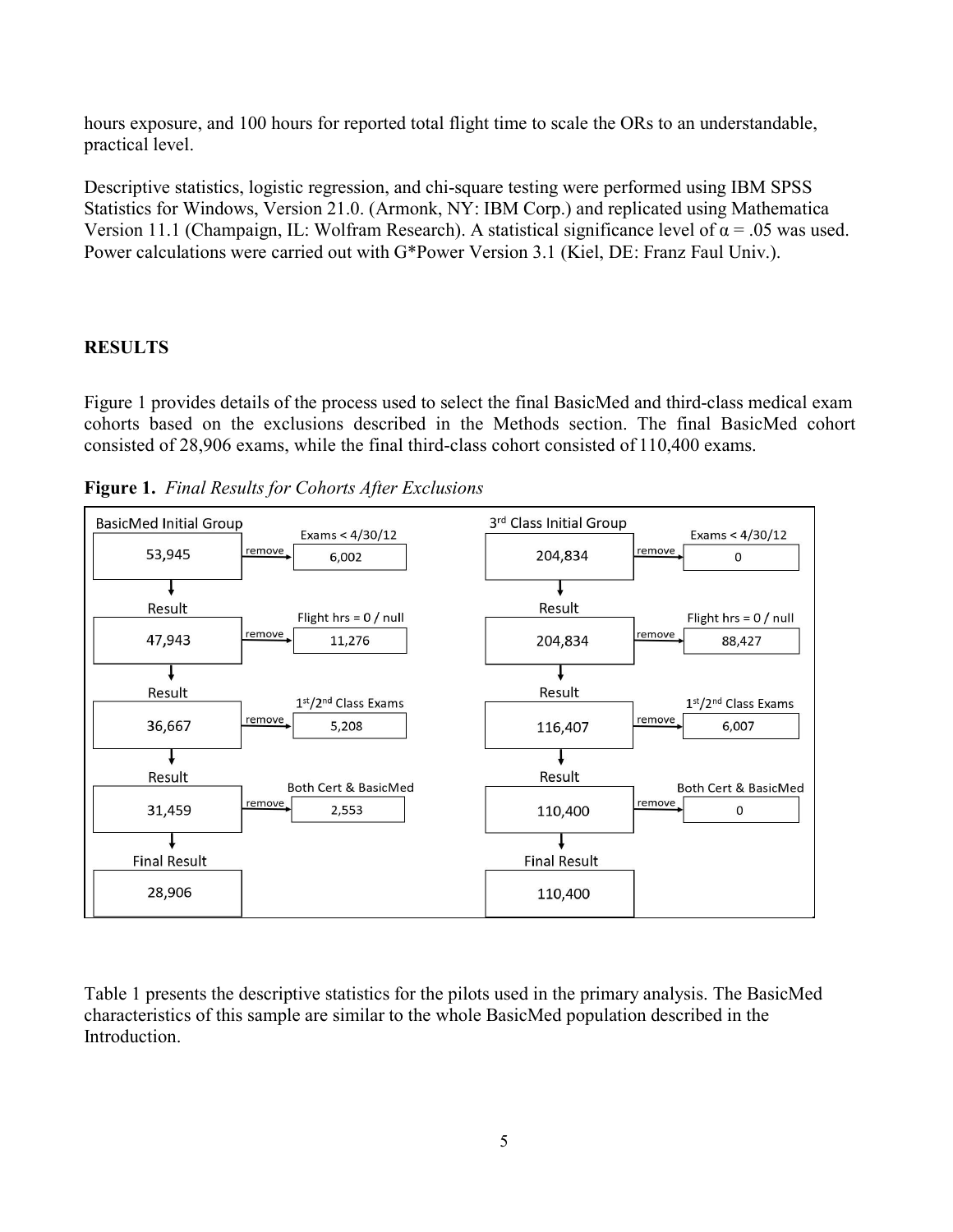|                                             | <b>BasicMed</b> | Third-Class |
|---------------------------------------------|-----------------|-------------|
| Age as of 12/31/2019 (years)                | 67.2            | 56.7        |
| Gender                                      |                 |             |
| Women $(\% )$                               | 3.1             | 6.1         |
| Men $(\% )$                                 | 96.9            | 93.9        |
| BMI $(kg/m^2)$                              | 27.8            | 27.1        |
| Reported total flight time (hours)          | 820.0           | 384.0       |
| Reported past six-month flight time (hours) | 18.0            | 15.0        |
| Estimated Annual Flight Time (hours)        | 36.0            | 30.0        |
| Special Issuance (%)                        | 27.8            | 10.5        |
| Years from FAA exam to 12/31/19             | 4.0             | 1.8         |
| Years from FAA exam to accident             | 2.9             | .6          |
| Number of Accidents                         | 190             | 486         |
| Number of fatal Accidents                   | 41              | 95          |
| Number of Exams                             | 28,906          | 110,400     |
| Number of Pilots                            | 28,904          | 95,305      |

|  | Table 1. Descriptive Statistics for BasicMed and Third-Class |
|--|--------------------------------------------------------------|
|--|--------------------------------------------------------------|

*Note*. The median value is reported for all continuous parameters. The difference between all continuous and percent variables is statistically significant at  $p = .05$ . A total of 15,095 of the third-class pilots had more than one exam. BMI = body mass index; FAA = Federal Aviation Administration.

Table 2 presents the calculated accident proportions, person-year rates, and estimated accident rates per 100,000 hours and *p*-values for the analysis group described in Table 1.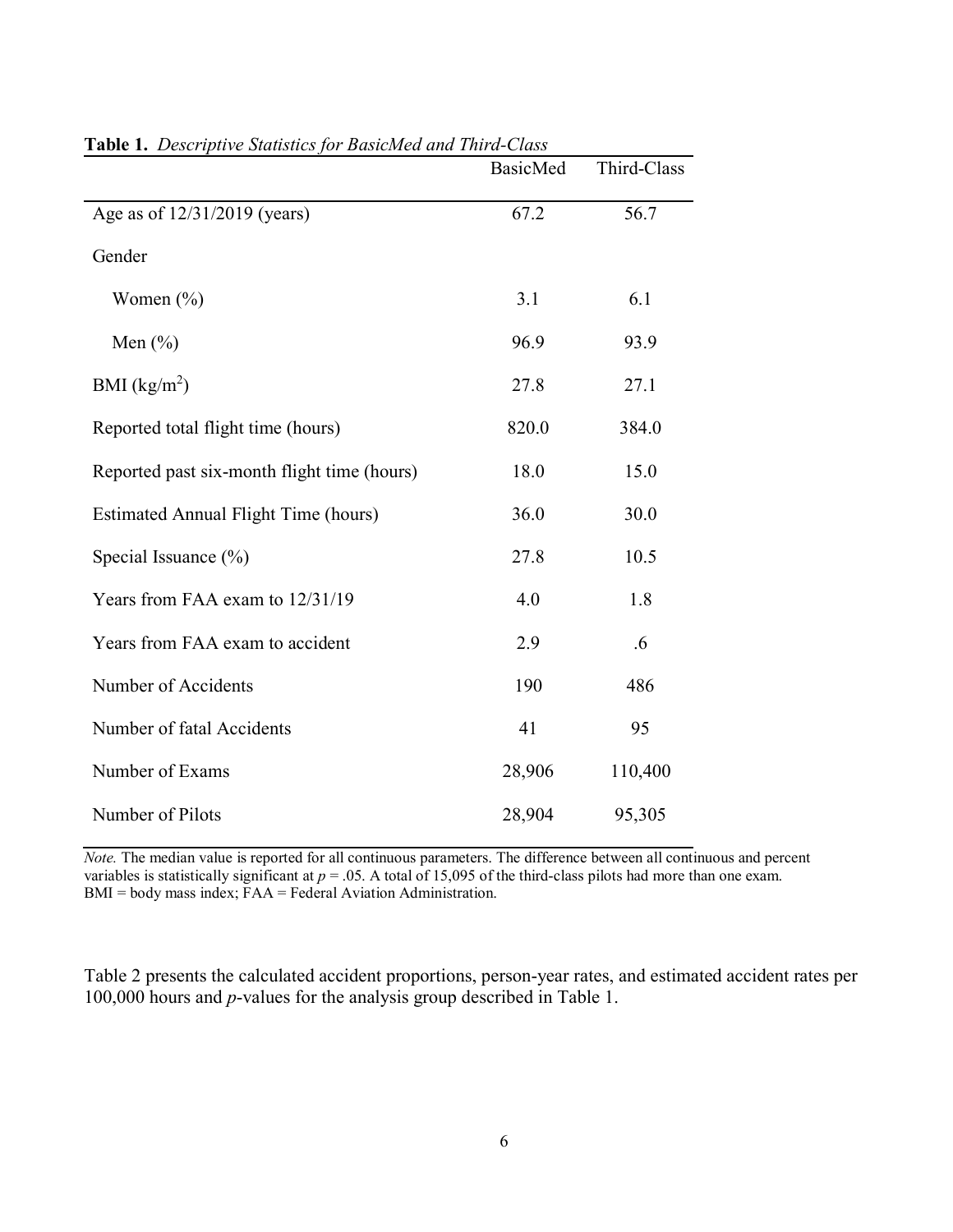|                     |                          | ----- All Accidents ----- |           |                  | ----- Fatal Accidents ----- |             |                  |
|---------------------|--------------------------|---------------------------|-----------|------------------|-----------------------------|-------------|------------------|
|                     | Variable                 | <b>BasicMed</b>           | Third-    |                  | <b>BasicMed</b>             | Third-Class |                  |
| Group               |                          | All                       | Class All | $\boldsymbol{p}$ | Fatal                       | Fatal       | $\boldsymbol{p}$ |
| Overall             | Proportion <sup>a</sup>  | 6.57                      | 4.40      | < 01             | 1.42                        | .86         | .01              |
|                     | Person-Year <sup>b</sup> | 3.65                      | 3.62      | .93              | 0.79                        | .71         | .57              |
|                     | Accident                 |                           |           |                  |                             |             |                  |
|                     | Rate <sup>c</sup>        | 7.32                      | 7.04      | .66              | 1.58                        | 1.38        | .46              |
|                     |                          |                           |           |                  |                             |             |                  |
| Age $\leq 40$ years | Proportion               | 4.29                      | 2.25      | .36              | .00                         | .35         | .69              |
|                     | Person-Year<br>Accident  | 2.96                      | 1.83      | .54              | .00                         | .28         | .66              |
|                     | Rate                     | 10.15                     | 6.53      | .50              | .00                         | 1.00        | .66              |
|                     |                          |                           |           |                  |                             |             |                  |
| Age 40 to 49 years  | Proportion               | 5.30                      | 3.66      | .30              | .00                         | .65         | .29              |
|                     | Person-Year              | 3.39                      | 3.07      | .78              | .00                         | .55         | .23              |
|                     | Accident                 |                           |           |                  |                             |             |                  |
|                     | Rate                     | 8.31                      | 6.03      | .37              | .00                         | 1.08        | .28              |
|                     |                          |                           |           |                  |                             |             |                  |
| Age 50 to 59 years  | Proportion               | 4.36                      | 4.08      | .77              | 1.52                        | .64         | .04              |
|                     | Person-Year              | 2.58                      | 3.38      | .24              | .90                         | .53         | .21              |
|                     | Accident                 |                           |           |                  |                             |             |                  |
|                     | Rate                     | 5.29                      | 5.74      | .72              | 1.84                        | .90         | .09              |
| Age 60 to 69 years  | Proportion               | 6.23                      | 5.15      | .21              | 1.09                        | .99         | .79              |
|                     | Person-Year              | 3.48                      | 4.22      | .20              | .61                         | .81         | .42              |
|                     | Accident                 |                           |           |                  |                             |             |                  |
|                     | Rate                     | 6.85                      | 7.05      | .84              | 1.20                        | 1.35        | .73              |
|                     |                          |                           |           |                  |                             |             |                  |
| Age 70 to 79 years  | Proportion               | 7.12                      | 7.19      | .95              | 1.45                        | 1.92        | .40              |
|                     | Person-Year              | 3.75                      | 5.88      | < 01             | .76                         | 1.57        | .03              |
|                     | Accident                 |                           |           |                  |                             |             |                  |
|                     | Rate                     | 7.33                      | 9.91      | .06              | 1.49                        | 2.65        | $.08\,$          |
|                     |                          |                           |           |                  |                             |             |                  |
| $Age \geq 80 years$ | Proportion               | 12.30                     | 7.74      | .10              | 3.82                        | 1.76        | .15              |
|                     | Person-Year<br>Accident  | 6.22                      | 6.30      | .97              | 1.93                        | 1.43        | .59              |
|                     | Rate                     | 12.02                     | 11.71     | .93              | 3.73                        | 2.66        | .54              |
|                     |                          |                           |           |                  |                             |             |                  |

**Table 2.** *Calculated Accident Proportions (per 1000), Person-Year Rates (per 1000), and Estimated Accident Rates per 100,000 Flight Hours*

<sup>a</sup> Accident proportion per 1,000. <sup>b</sup> Person-year rates per 1,000. *CEstimated accident rates per 100,000 flight hours.* 

The hypothesis tests did not show a statistically significant difference between the BasicMed and thirdclass certificate holders for the estimated accident rates or fatal accidents. We also found no significant difference for any accident or fatal accident rates according to pilot age. The results were the same for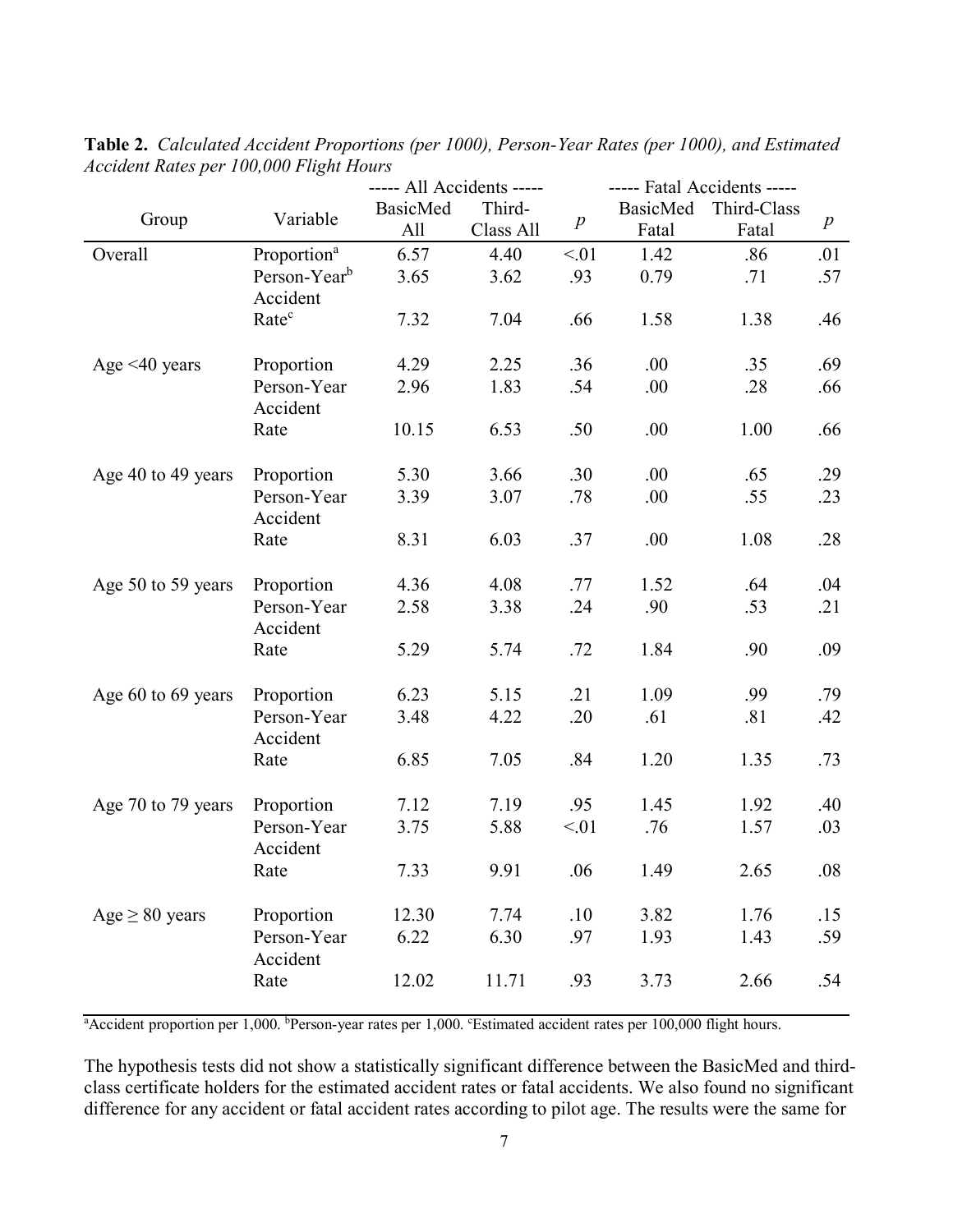person-year accident rates except the 70- to 79-year-old group, which showed significant differences for all accidents and fatal accidents. The tests showed significant differences for overall accident proportions and overall fatal accident proportions. However, none of the accident proportions by age group differed significantly except for the 50- to 59-year-old group for fatal accidents.

We used a logistic regression model to adjust for the confounding effects of age per 10 years, gender, presence of a special issuance waiver, exposure hours per 100 hours, and total pilot time per 100 hours. Table 3 presents the results of the logistic regression model.

| Predictor Variable in Model           | OR.  | 95% CI        | $\boldsymbol{p}$ |
|---------------------------------------|------|---------------|------------------|
| BasicMed (compared to third-class)    | 1.09 | $.91 - 1.30$  | .36              |
| Age (per 10 years)                    | 1.25 | $1.18 - 1.33$ | < 0.01           |
| Flight hours exposure (per 100 hours) | 1.33 | $1.28 - 1.39$ | < 0.01           |
| Gender (men compared to women)        | 1.51 | $.96 - 2.36$  | .07              |
| SI waiver (compared to no waiver)     | 0.97 | $.79 - 1.20$  | .81              |
| Total pilot time (per 100 hours)      | 1.00 | $1.00 - 1.00$ | .17              |

**Table 3.** *Results of Adjusted Logistic Regression Model for Accidents*

*Note.* The result for each predictor variable was adjusted for the effect of other predictor variables. Units for continuous covariates were chosen to improve clarity. This model included 675 accidents and 139,300 cases (six missing cases).  $CI =$ confidence interval;  $OR = odds ratio$ ;  $SI = special$  issuance.

The effects of gender, special issuance status, and total flight time were not significant. The ORs and *p*values in the model containing only BasicMed status, age, and flight hours of exposure are essentially the same as in the full model above. BasicMed status is not associated with accidents and has an OR point estimate of only 1.09. The fit of the parsimonious model was acceptable with the Hosmer-Lemeshow ( $p = .15$ ). None of the logistic models for age subgroups returned a statistically significant effect for BasicMed status.

When the same covariates as above are included in the adjusted logistic regression, BasicMed was also not associated with fatal accidents with OR =  $1.05$  (95% CI: 0.72 -1.55,  $p = .80$ ). Model fit was acceptable with Hosmer-Lemeshow  $p = 0.18$ . A logistic regression model for only the 50- to 59-year-old group shows that BasicMed status is significantly associated with accidents after adjusting for age and exposure flight time (OR = 2.32; CI 1.01 - 5.34,  $p = .05$ ). This model included 26 accidents and 32,530 pilots. A sensitivity analysis shows that this result is weak given that if even one BasicMed accident is removed, the OR is no longer significant with  $p = 0.10$ . None of the logistic models for other age ranges returned a statistically significant effect for BasicMed status. Table 4 shows no significant difference in either accident rate or fatal accident rate between the BasicMed and Third-class cohorts at the 5% level. As seen in Table 5, there were also no significant differences in accident OR for either overall accidents or fatal accidents at the 5% level.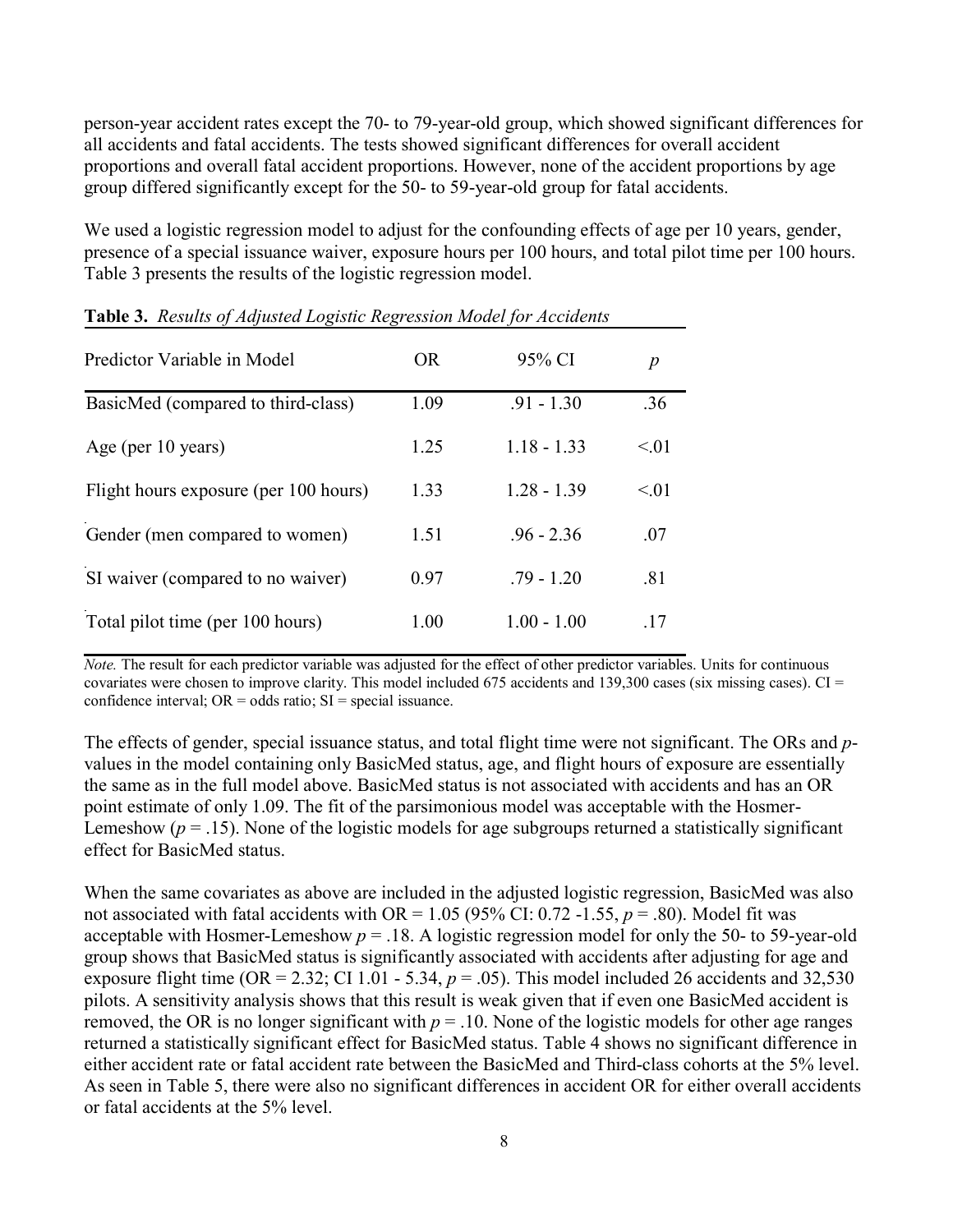| Dependent Variable                              | <b>BasicMed</b> | Third-Class | p    |
|-------------------------------------------------|-----------------|-------------|------|
| Accident proportion                             | 6.57            | 4.40        | < 01 |
| Fatal accident proportion                       | 1.42            | .86         | .01  |
| Person-year accident rate                       | 3.65            | 3.62        | .93  |
| Person-year fatal accident rate                 | .79             | .71         | .57  |
| Accident rate per 100,000 flight hours          | 7.32            | 7.04        | .66  |
| Fatal accident rate per 100,000 flight<br>hours | 1.58            | 1.38        | .46  |

**Table 4.** *Summary of Primary Results – Chi-square Hypothesis Tests*

|  |  | Table 5. Summary of Primary Results - Logistic Analyses |
|--|--|---------------------------------------------------------|
|  |  |                                                         |

| Outcome Variable    | Predictor Variable      | Odds Ratio | 95% CI       | $\mathbf{D}$ |
|---------------------|-------------------------|------------|--------------|--------------|
| Accident rate       | BasicMed vs third-class | 1.09       | $-91 - 1.30$ | .36          |
| Fatal accident rate | BasicMed vs third-class | 1.05       | $.72 - 1.55$ | .80          |

*Note.*  $CI =$  confidence interval.

We explored accident characteristics and probable/contributory cause findings using only the limitation that the last FAA medical exam resulted in issuing a third-class certificate and excluding the BasicMed pilots who also hold valid third-class certificates. This resulted in 234 BasicMed accidents and 642 third-class accidents.

- BasicMed accidents were twice as likely to involve homebuilt aircraft as the pilots holding thirdclass medical certificates (27.8% BasicMed vs.  $11.8\%$  third-class,  $p < .01$ ).
- BasicMed accidents were more likely to involve personal flying (89.7% BasicMed vs. 73.7%) third-class,  $p = .01$ ).
- BasicMed accidents were less likely to involve flight instruction (6.4% BasicMed vs. 20.7%) third-class,  $p < .01$ ).
- BasicMed accidents were less likely to have a second pilot (12.4% BasicMed vs. 19.8% thirdclass,  $p = .01$ ).

Accident characteristics were also explored separately for fatal accidents in the 50- to 59-year-old age group to help understand the marginally significant elevated fatal accident OR for BasicMed pilots in this age group. We found for BasicMed and third-class groups that 38% vs. 12% were flying homebuilt aircraft, respectively, 100% vs. 82% were personal flying, and 13% vs. 35% had a second pilot. This age group was associated with higher risk flying activity in all these areas than the overall BasicMed group or the third-class certificated pilots in this age group.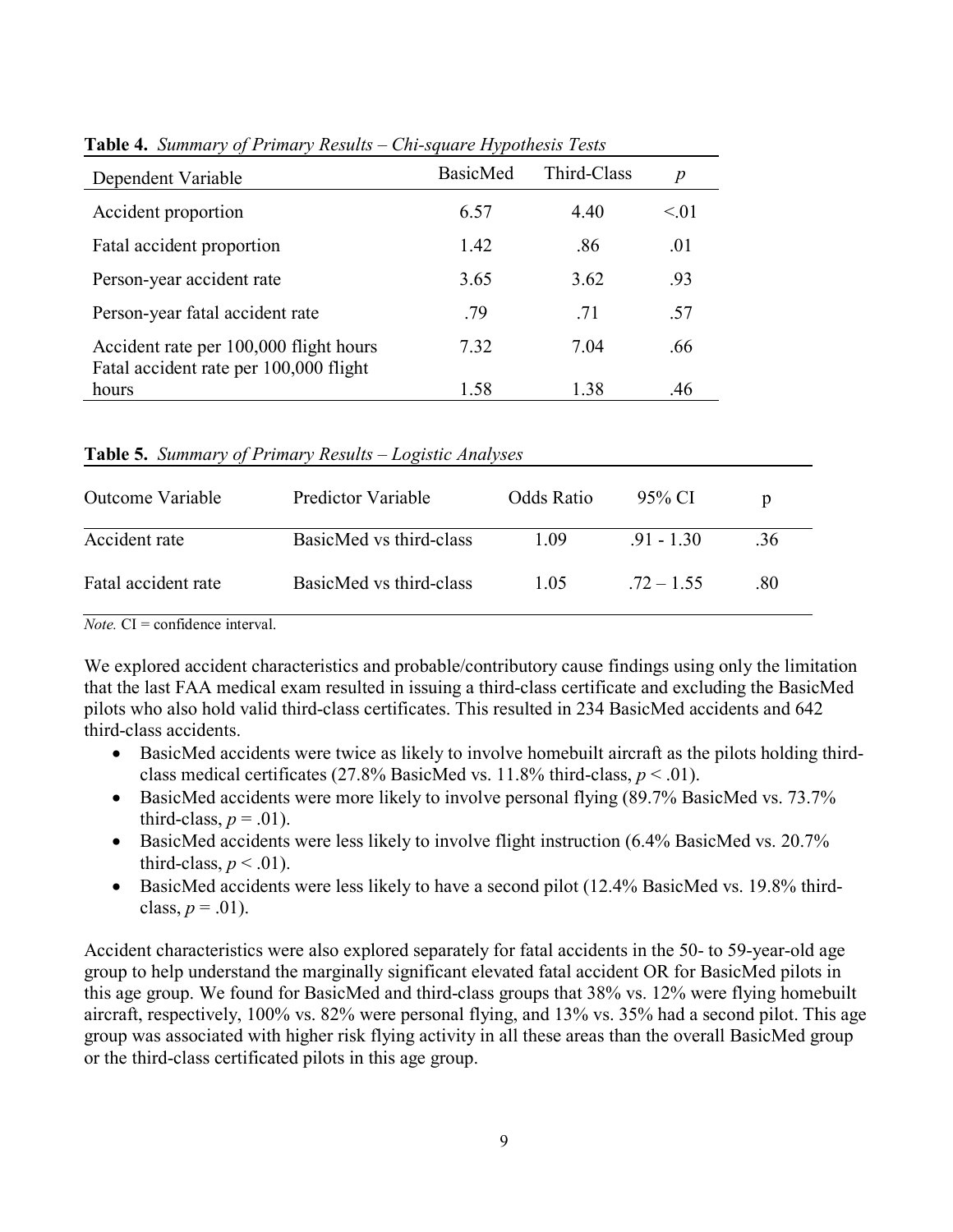Personnel-related NTSB probable/contributory cause finding for the 601 accidents with final reports (395 third-class and 206 BasicMed accidents) were not significantly different between the BasicMed and third-class groups. These broad categories included action (e.g., delayed, forgotten, incorrect), aircraft control, attention, maintenance, planning, use of equipment, and undetermined. The NTSB identified no accidents with a preexisting medical condition as a probable or contributory cause.

### **DISCUSSION**

This study aimed to explore the safety experience of pilots flying under the BasicMed rules compared to pilots holding valid third-class FAA medical certificates. Specifically, this study was conducted to test the hypotheses that accident proportions, person-year accident rates, and accident rates per 100,000 flight hours would be the same for BasicMed pilots and for third-class medically certified pilots against the alternatives that BasicMed pilots proportions/rates were different. This study also tested the hypothesis that logistic regression would show that BasicMed pilots had equal odds of accident rates per 100,000 flight hours and that these would be true for all accidents and fatal accidents.

The tests did not reject the null hypotheses in favor of the alternative except in a few cases. The tests did not reject the null hypotheses for both overall accident rates and overall person-year accident rates (for all accidents and fatal accidents only). However, the tests rejected the nulls for accident proportions for all accidents and fatal-only accidents. The only age-specific hypothesis rejections were for the 70- to 79 year-old band for person-year rates (for all accidents and fatal-only) and the 50- to 59-year-old band for fatal-only accident proportions.

These results are not entirely consistent with the previous studies that address accident risk differential between medically certified and nonmedically certified pilots. Ricaurte et al. (2016) compared autopsy findings of medically certified pilots to pilots flying without a valid medical certificate found that the medically certified group had significantly fewer preexisting conditions, which the study considered a surrogate measure of accident risk. Mills and DeJohn (2016) compared accident risk per flight hour of LSA (i.e., nonmedically certified) pilots to medically certified pilots and found that the medically certified group had a significantly lower accident per flight hour rate than the LSA group. While Ricaurte et al. (2016) measured the proportion of pilots with and without preexisting conditions, with results that are, therefore, more comparable to and in agreement with the accident proportions of this study, Mills and DeJohn (2016) measured accident rates per flight hour, and their findings contrast with the results of this study.

Ideally, this study would have resolved the question of differential accident risk between medically certified and BasicMed pilots. Additionally, while most of this study's results point to an answer of no difference, there are both inconsistencies in the results and limitations with the available data that would prevent a conclusive answer. Conclusions based on the accident proportions, person-year accident rates, and accident rates per flight hour would conflict. In addition, the significantly larger accident proportion of the BasicMed group is not reflected when the groups are disaggregated by age. In no age group is the BasicMed all accident proportion greater than that of the third-class medically certified group. This inconsistency points to possible confounding by age in the overall accident proportion measure. If the methodology used for one of these three types of results were superior, an argument could be made for that set of results. However, each of the three has limitations.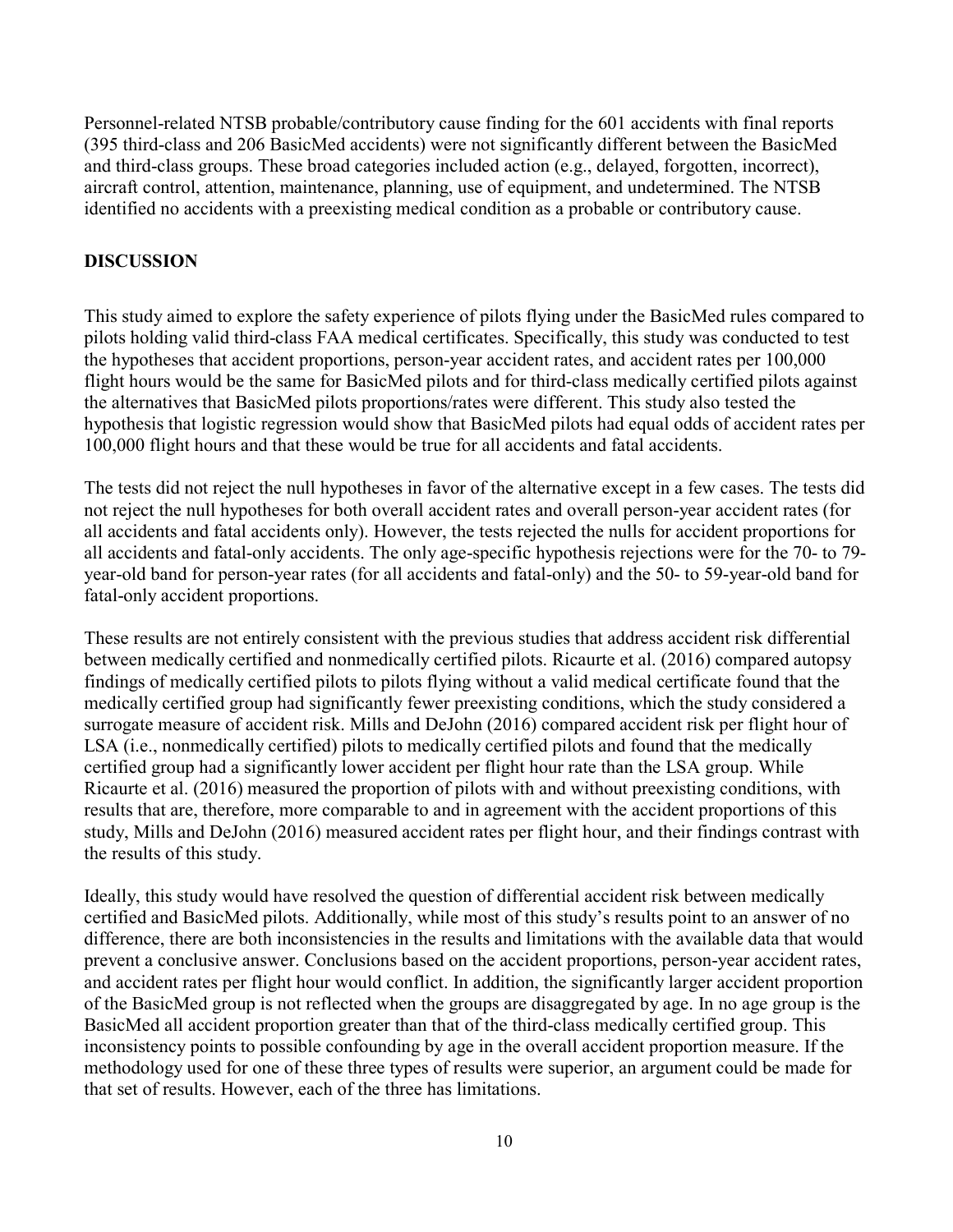While the accident proportions metric requires few assumptions, it does not provide a useful measure of exposure to accident risk (i.e., the risk of an accident while engaged in flying an aircraft). This is because its measure of exposure is the simple count of pilots in each category (i.e., BasicMed or thirdclass medically certified), and this measure would use a pilot with no flying hours and a pilot with many flying hours identically in the accident proportion calculation. To be effective as an accurate measure of accident risk, this metric would require two assumptions: that every pilot in each category has been a member of that category for the same number of years and that all pilots fly the same number of hours per year. While the person-year accident rate metric eliminates one of those assumptions (it does not assume that every pilot in each category has been a member of that category for the same number of years), it does make the unwarranted assumption that all pilots fly the same number of hours per year. Table 1 shows that BasicMed pilots reported 20% more annual flight time than the third-class medically certified pilots. The accident rate per flight hour eliminates both assumptions. However, to calculate the number of flight hours for a pilot, the accident rate per flight hour relies on two other assumptions: that the previous six-month flight hours a pilot reports for the pilot's medical exam is an accurate surrogate for actual hours flown the past six months and that the hours flown the past six months is representative of hours flown throughout the study period.

There were two other significant limitations of this study. First, we had to limit the pilots in the analysis to those with relatively recent FAA medical certificates and those with previous third-class medical certificates. This limitation allowed us to obtain more reliable demographic and flight hour data for BasicMed pilots. The second significant limitation was the relatively small sample size of accidents BasicMed pilots, given that there were no such pilots before May 1, 2017. The usefulness of this analysis to assess the safety effect of eliminating the requirement for a valid FAA medical certificate is limited by the relatively short median time (2.9 years) between the last FAA exams and accidents for the BasicMed pilots.

Further investigation of the accident rate difference between BasicMed and third-class medically certified pilots would benefit from access to demographic (especially flight time) data for BasicMed pilots similar to that available for third-class pilots. Additional research would also benefit from a larger sample of BasicMed pilots, as more have been flying for several years. This study was undertaken at the 32-month point for the BasicMed rules period. We recommend additional safety studies be performed as the BasicMed group evolves and the amount of time since their last FAA medical exams becomes long enough to detect a possible effect from the lack of formal aeromedical certification. The results of this study do provide some assurance that the BasicMed rules do not have an unintended effect of selecting accident-prone pilots, but that assurance is not conclusive.